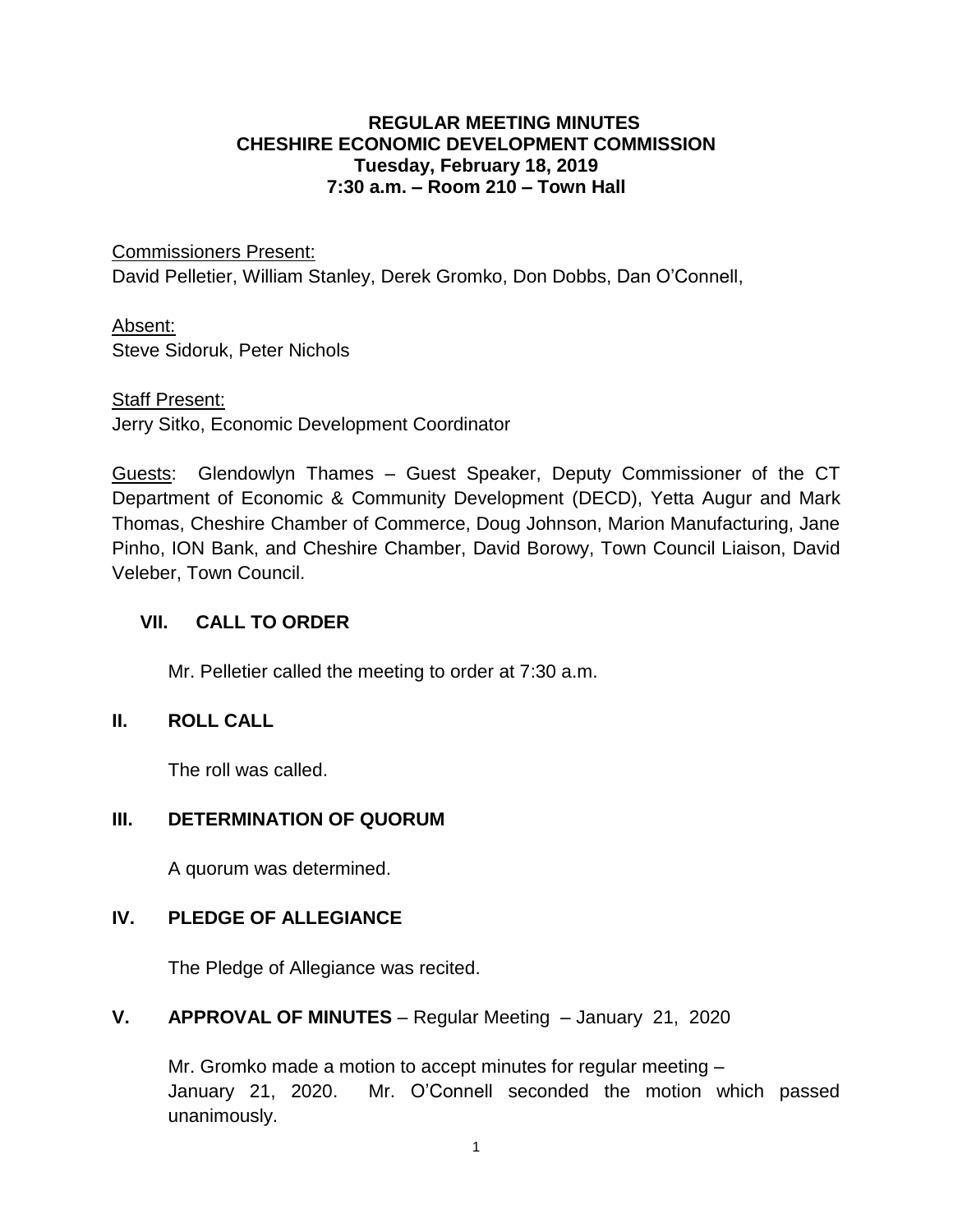## **VI. COMMUNICATIONS**

#### **VII. Business**

a) Discussion with Glendowlyn Thames – Deputy Commissioner of the CT Department of Economic & Community Development (DECD),

Glendowlyn Thames is this month's guest speaker. Ms. Thames joined DECD in June 2019. In her role she has a wide range of oversight responsibilities and provides strategic direction for business development and workforce initiatives. Prior to DECD, Ms. Thames served as Founding Executive Director of CTNext, a wholly-owned subsidiary of Connecticut Innovations. There she managed economic development programs focused on fostering entrepreneurship, startup and growth-stage businesses and an innovative ecosystem on behalf of the State of Connecticut. While at Connecticut Innovations, Ms. Thames held leadership positions and oversaw vital innovation programs that support the state's small technology businesses and encourage collaboration and commercialization. She has over 15 years experience as a business, government, and non-profit leader managing high-priority projects and initiatives.

Ms. Thames discussed the rebranded Connecticut Economic Resource Center (CERC), now called AdvanceCT, which is a partnership between public and private sectors to drive economic growth. She spoke about the Connecticut Economic Development Project and the roles of the steering committee and working team. The role of the steering committee is to provide project leadership and decision making authority. The role of the working team is to develop initiatives, design implementation, and provide input and strategic guidance. She noted that Connecticut's targeted industries are advanced manufacturing, insurance, financial services, bioscience and data services. These sectors need to be supported to build competitiveness and productivity.

Factors to improve economic enablers and drive competitiveness are workforce and talent, infrastructure, business climate and innovation. These areas are key to improving productivity and making decisions for business relocation and expansion.

Connecticut faces challenges including fiscal stability, affordability, workforce readiness, and ease of doing business. The "draft" strategy to promote economic growth has a goal for the state to be a leader for growth and jobs by 2025. In addition, Connecticut will build on five pillars for achievement of goals with initiatives for each: workforce, innovation, cities and towns, infrastructure,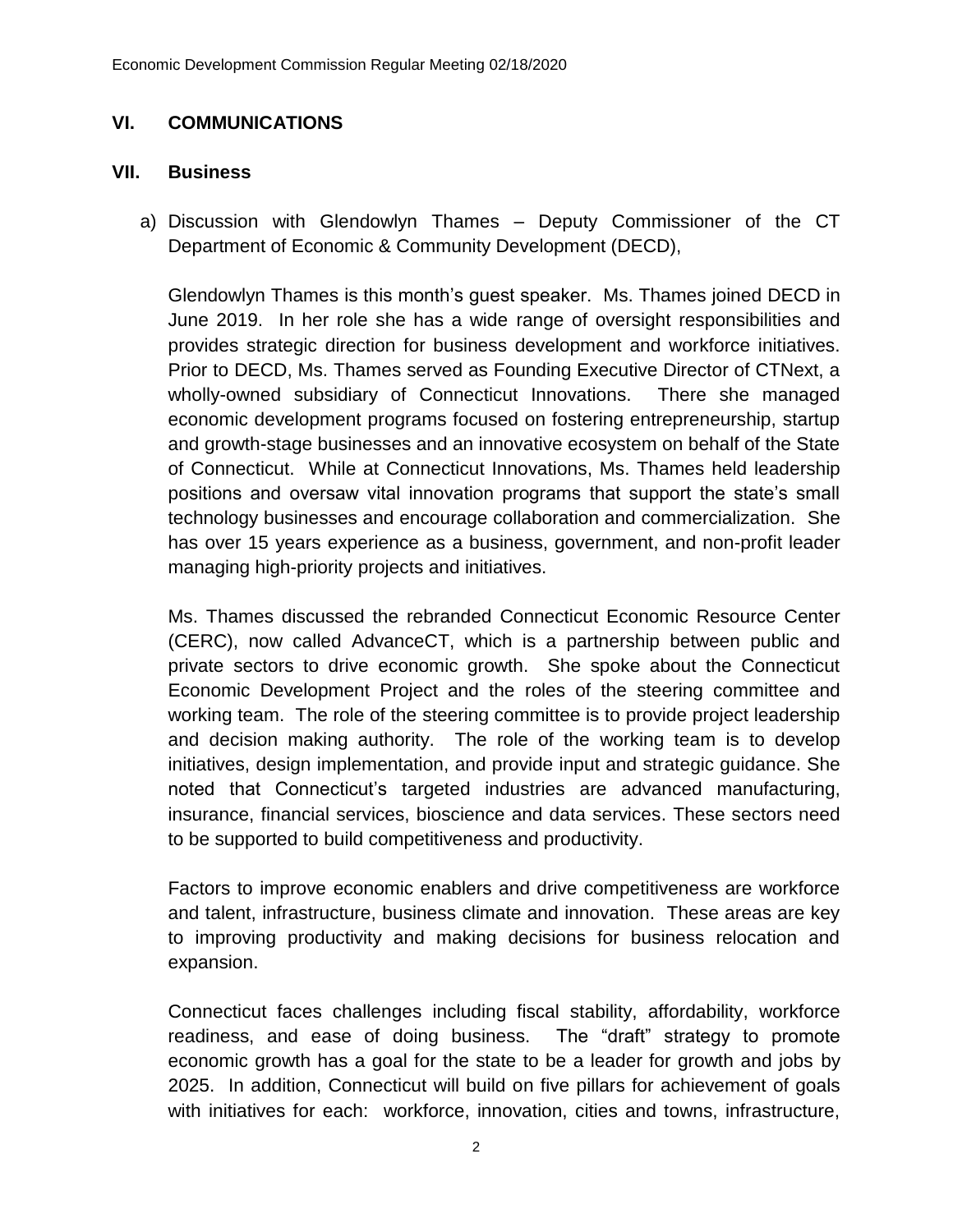and business environment. Achievements will be shared by partnering with public, private, academic and social sectors.

Ms. Thames will remember Cheshire in strategies going forward and will continue to communicate on these initiatives. She took a number of questions from the meeting attendees and closed by thanking the EDC for its invitation.

b) Speakers for Future Meetings

A representative from Hartford Healthcare will be invited to speak at the meeting in March. Others to be invited as future speakers are Garnett Sheehan and Anne Benowitz of the Greater New Haven Chamber of Commerce.

Please contact Mr. Sitko with suggestions for future guest speakers.

c) Incentive Policy

A meeting to review the incentive policy is scheduled on Tuesday, March 3 at 3:00 p.m. in Room 210 of the town hall. Commissioners Stanley, Gromko, and Dobbs will serve on the committee.

d) Grand List

An email dated January 29, 2020 from Sean Kimball announced an increase of 1.52% which is almost twice the recent historical average of around 0.75% in non-revaluation years. The bulk of the increase was driven by new real estate growth. The increase represents healthy grand list growth reflecting investments made by local businesses, new home construction, vehicle purchases and recent economic development efforts.

e) Liaison Reports

The Cheshire Chamber of Commerce Legislative Breakfast on Friday, January 24, 2020 was well attended and a successful event.

Yetta Augur said that Connecticut Business Day is scheduled for Wednesday, March  $4<sup>th</sup>$  at 7:30 a.m. with a check-in & networking breakfast followed by a program from 9:00 a.m. – Noon. The event will be held at the Legislative Office Building in Hartford.